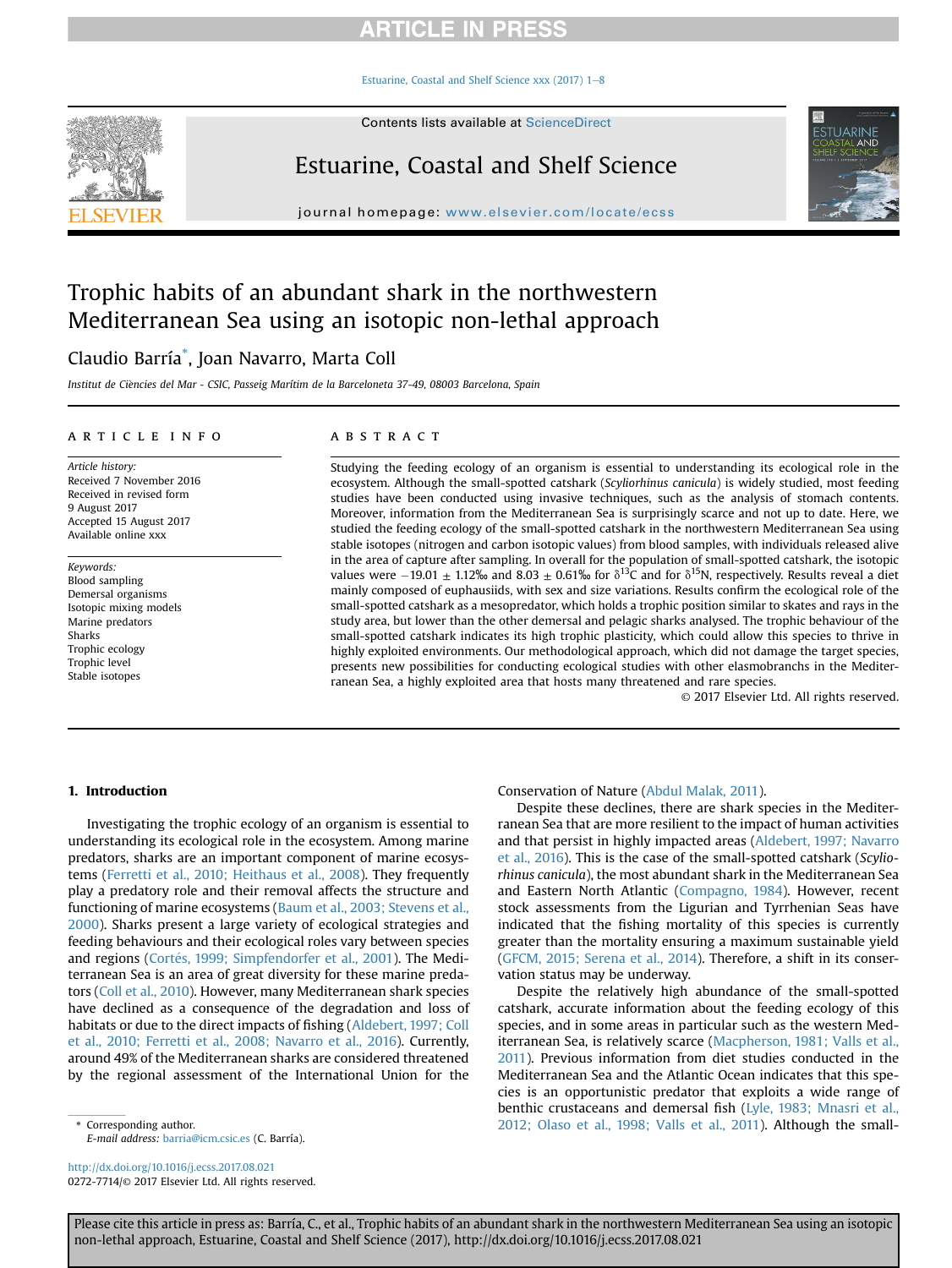<span id="page-1-0"></span>spotted catshark also preys on fin-fish, the importance of crustaceans in its diet appears to vary spatially and ontogenetically [\(Lyle,](#page-6-0) [1983; Valls et al., 2011\)](#page-6-0). The small-spotted catshark is a mid-level predator and can be preyed upon by other sharks, such as the kitefin shark Dalatias licha ([Barría et al., 2015; Navarro et al., 2014\)](#page-6-0). It generally has a low commercial value and is marginally marketed for human consumption in some areas of the Mediterranean Sea, including Turkey and Spain [\(Basusta et al., 2005\)](#page-6-0). Because the small-spotted catshark is the most abundant demersal shark in the Mediterranean Sea, it is fundamental to advance our understanding of its ecological role.

The trophic ecology of elasmobranchs has traditionally relied on stomach content analysis (Cortés, 1999; Stergiou and Karpouzi, [2002](#page-6-0)). Although this type of analysis provides high levels of taxonomic resolution, it requires dead individuals. Currently, a large proportion of sharks and rays are rare or threatened ([Dulvy et al.,](#page-6-0) [2014](#page-6-0)) and the use of lethal techniques are not recommended. As an alternative, non-lethal methodologies based on stable isotopes of nitrogen ( $\delta$ <sup>15</sup>N) and carbon ( $\delta$ <sup>13</sup>C) performed on particular animal tissues, such as blood or fins, have been powerful tools to study different aspects of the feeding ecology of marine predators ([Layman et al., 2012; Shiffman et al., 2012; Tilley et al., 2013\)](#page-6-0).  $\delta$  <sup>15</sup>N and  $\delta$  <sup>13</sup>C values are indicators of the consumers' trophic positions and dietary sources, respectively [\(Layman et al., 2012](#page-6-0)). This is based on the fact that  $\delta$  <sup>15</sup>N and  $\delta$  <sup>13</sup>C values are transformed from dietary sources to consumers in a predictable manner and integrate the diet of the consumer over a longer time period, depending the turnover rate of the tissue analysed ([Caut et al., 2013; Shiffman](#page-6-0) [et al., 2012](#page-6-0)). In addition, by combining stable isotope values for consumers with those of their potential prey (after further qualitative analysis), isotopic mixing models can be applied to interpreting isotopic values by estimating the relative contribution of each prey item to the diet of the consumer [\(Parnell et al., 2010\)](#page-6-0).

In this study, the main objective was to examine the trophic ecology of the small-spotted catshark in the northwestern Mediterranean Sea using stable isotope analyses on blood samples obtained from free-living individuals. Specifically, we investigated whether small-spotted catsharks showed age- (juveniles vs. adults) and sex- (males vs. females) related diet differences. To evaluate the ecological role of this species in relation to other elasmobranchs living in the area, we compared the isotopic values of the smallspotted catshark to published isotopic information in other species.

## 2. Materials and methods

## 2.1. Study area and sampling procedure

The present study was conducted in the northwestern Mediterranean Sea (Catalan Sea; Fig. 1). This is a relatively high productive area in the Mediterranean due to the combination of the organic matter contributions from the Ebro River and the effect of the Liguro-Proveçal-Catalan current along the continental slope ([Salat, 1996](#page-7-0)). This area is also highly impacted by habitat degradation and human activities, such as fishing ([Coll et al., 2012;](#page-6-0) [Navarro et al., 2015](#page-6-0)).

During July of 2013, a total of 62 small-spotted catshark (Scyliorhinus canicula) individuals were caught in the study area during an experimental demersal fishing cruise (held under the ECOTRANS project; Institute of Marine Sciences ICM-CSIC, Spain). Once caught, the individuals were kept in tanks with a continuous flow of seawater and were sampled within 1 h after capture [\(Valls et al.,](#page-7-0) [2016](#page-7-0)). The body length  $(\pm 0.1 \text{ cm})$ , body mass  $(\pm 0.1 \text{ g})$  and sex (visually examining external reproductive organs) were recorded for each individual. The age of each sampled small-spotted catshark was classified based on their total body length (TL) as juveniles



Fig. 1. Map of the study area (northwestern Mediterranean Sea) indicating the sampling area.

 $(TL < 37$  cm) and adults  $(TL > 37$  cm) ([Leloup and Olivereau, 1951\)](#page-6-0). For each individual, we extracted 0.3 ml of blood from the caudal region using 0.5 ml syringes and immediately we separated the red cells from the plasma fraction by centrifugation. We did not use any anesthetic during the sampling. The red cells were frozen at  $-70$  °C until isotopic determination. After blood sampling and body size measurements, each individual was returned to the water tank for 30 min and released alive in the area of capture. The total length of the small-spotted catsharks sampled ranged from 17 cm to 50.5 cm; 32 of them were males and 30 were females (Table 1).

## 2.2. Stable isotope analyses and isotopic mixing model

Blood samples were subsequently freeze-dried and powdered and  $0.28-0.33$  mg of each sample was packed into tin capsules. Isotopic analyses were performed at the Laboratorio de Isótopos Estables of the Estación Biológica de Doñana at CSIC (Spain). Samples were combusted at 1020 $\degree$ C using a continuous flow isotope ratio mass spectrometry system by means of a Flash HT Plus elemental analyser coupled to a Delta-V Advantage isotope ratio mass spectrometer via a CONFLO IV interface (Thermo Fisher Scientific). The isotopic composition was reported in the conventional delta  $(\delta)$  per mil notation (‰), relative to Vienna Pee Dee Belemnite ( $\delta^{13}C$ ) and atmospheric N<sub>2</sub> ( $\delta^{15}$ N). Replicate assays of standards routinely inserted within the sampling sequence indicated analytical measurement errors of  $\pm 0.1\%$  and  $\pm 0.2\%$  for  $\delta^{13}C$  and  $\delta^{15}N$ , respectively. The standards used were EBD-23 (cow horn, internal

| -таріс т                                                                          |
|-----------------------------------------------------------------------------------|
| Number of individuals sampled, mean and standard deviation of total body length   |
| and isotopic values of small-spotted catshark from the northwestern Mediterranean |
| Sea.                                                                              |

| <b>Size</b>     | n  | Body length (cm) | $\delta^{15}N$ (%o) | $\delta^{13}C$ (%o) |
|-----------------|----|------------------|---------------------|---------------------|
| Juvenile male   | 18 | $31.79 + 6.29$   | $7.73 + 0.47$       | $-19.44 + 1.67$     |
| Adult male      | 14 | $46.21 + 1.99$   | $8.73 + 0.58$       | $-18.38 + 0.78$     |
| Juvenile female | 16 | $30.13 + 3.28$   | $7.63 + 0.33$       | $-19.07 + 0.67$     |
| Adult female    | 14 | $41.05 + 3.24$   | $8.19 + 0.34$       | $-19.01 + 0.67$     |

Please cite this article in press as: Barría, C., et al., Trophic habits of an abundant shark in the northwestern Mediterranean Sea using an isotopic non-lethal approach, Estuarine, Coastal and Shelf Science (2017), http://dx.doi.org/10.1016/j.ecss.2017.08.021

Table 1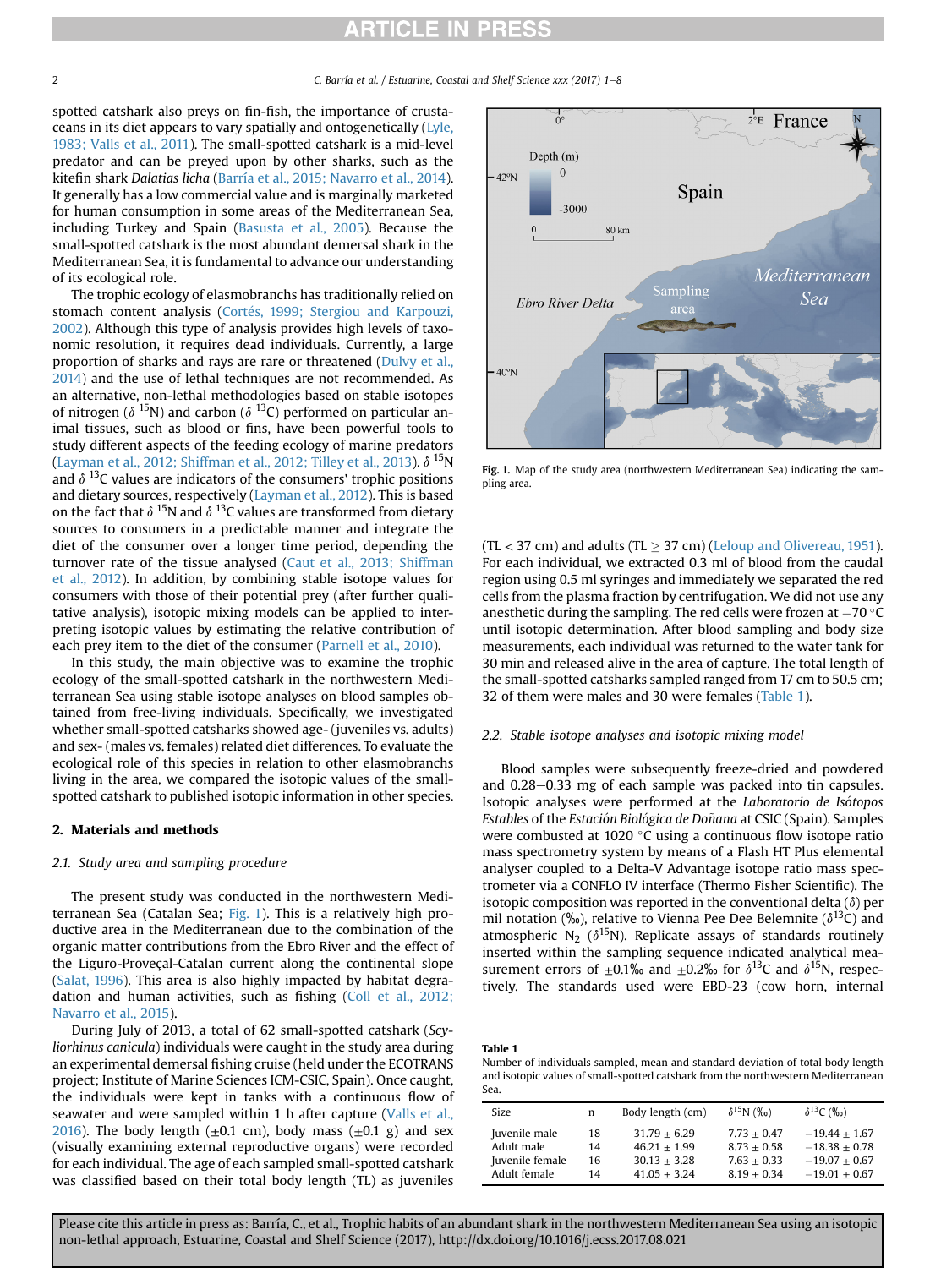standard), LIE-BB (whale baleen, internal standard) and LIE-PA (razorbill feathers, internal standard). These laboratory standards were previously calibrated with international standards supplied by the International Atomic Energy Agency (IAEA, Vienna). To avoid potential interference from the chemical treatment to remove urea content, we did not remove the urea from the tissues. Because all samples showed a C:N ratio lower than 3.5‰ we did not correct the  $\delta^{13}$ C values to account for the presence of lipids in muscle samples ([Post et al., 2007\)](#page-6-0).

To interpret the isotopic values of each species from a trophic point of view, we applied the SIAR Bayesian isotopic mixing model (Stable Isotope Analysis in R, 4.1.3; [Parnell et al., 2010](#page-6-0)). The SIAR model estimates the potential contribution of each prey in the diet of the consumer, in our case based on the blood isotopic values of small-spotted catshark and its potential prey grouped taxonomically (Table 2). This model runs in the free software R ( $\overline{R}$  Development [Core Team, 2009](#page-6-0)) and allows the inclusion of sources of uncertainty in the data, in particular the variability in the stable isotope ratios of the predator and the potential prey ([Parnell et al., 2010\)](#page-6-0). To develop the SIAR model, values of the potential prey were taken from a reference isotopic library (corrected mathematically for lipid content) that contains up to 128 species collected in the same study area during the same experimental demersal fishing cruise (ECO-TRANS project; [Barría et al., 2015](#page-6-0)). The main potential prey (Table 2) were selected according to the information gathered from studies conducted previously by [Valls et al. \(2011\)](#page-7-0) and [Macpherson \(1981\)](#page-6-0) in the northwestern Mediterranean. We used different tissue discrimination factors from each prey type experimentally estimated for the

#### Table 2

Sample size (n), mean and standard deviation of  $\delta^{13}$ C and  $\delta^{15}$ N values of the potential prey of small-spotted catshark sampled in the northwestern Mediterranean Sea (based in [Barría et al., 2015](#page-6-0)).

| Species                    | n              | $\delta^{13}C$ (%o) | $\delta^{15}N$ (%o) |
|----------------------------|----------------|---------------------|---------------------|
| <b>REPTANTIA</b>           |                |                     |                     |
| Dardanus arrosor           | 3              | $-17.89 \pm 0.33$   | $9.66 \pm 0.25$     |
| Munida intermedia          | 3              | $-18.31 \pm 0.54$   | $6.38 \pm 0.83$     |
| Munida rutllanti           | 3              | $-18.48 \pm 0.31$   | $6.59 \pm 0.24$     |
| Pagurus prideaux           | 3              | $-17.38 \pm 0.33$   | $8.56 \pm 0.23$     |
| Goneplax rhomboides        | 3              | $-18.34 \pm 1.32$   | $8.29 \pm 0.48$     |
| Liocarcinus depurator      | 3              | $-18.32 \pm 0.16$   | $8.30 \pm 0.48$     |
| Macropipus tuberculatus    | 3              | $-18.49 \pm 0.69$   | $7.44 \pm 0.16$     |
| Macropodia longipes        | 3              | $-17.81 \pm 0.57$   | $6.47 \pm 0.26$     |
| Medorippe lanata           | 3              | $-17.77\pm0.27$     | $9.12 \pm 0.20$     |
| Monodaeus couchii          | $\mathbf{1}$   | $-21.4$             | 6.44                |
| <b>EUPHAUSIACEA</b>        |                |                     |                     |
| Meganyctiphanes norvegica  | 3              | $-20.55 \pm 0.24$   | $5.01 \pm 0.31$     |
| CEPHALOPODA                |                |                     |                     |
| Sepietta oweniana          | 3              | $-19.41 \pm 0.25$   | $8.32 \pm 0.43$     |
| Rossia macrosoma           | 3              | $-18.95 \pm 0.89$   | $7.98 \pm 1.78$     |
| Sepiola affinis            | 3              | $-19.43 \pm 0.26$   | $8.82 \pm 1.00$     |
| <b>FISHES</b>              |                |                     |                     |
| Capros aper                | 3              | $-20.15 \pm 0.26$   | $8.46 \pm 0.39$     |
| Cepola macrophthalma       | 3              | $-20.42 \pm 0.05$   | $8.14 \pm 0.04$     |
| Engraulis encrasicolus     | 10             | $-18.97 \pm 0.17$   | $8.09 \pm 0.33$     |
| Gadiculus argenteus        | 3              | $-19.43 \pm 0.13$   | $8.85\pm0.69$       |
| Lepidorhombus boscii       | 3              | $-19.11 \pm 0.39$   | $8.10 \pm 0.71$     |
| Lepidorhombus whiffiagonis | $\mathbf{1}$   | $-20.13$            | 8.86                |
| Spicara smaris             | 3              | $-19.15 \pm 0.57$   | $9.58 \pm 1.04$     |
| Symphurus nigrescens       | $\overline{2}$ | $-18.74 \pm 0.30$   | $10.00 \pm 0.59$    |
| Trachurus trachurus        | 10             | $-19.12 \pm 0.11$   | $9.13 \pm 0.19$     |
| <b>NATANTIA</b>            |                |                     |                     |
| Alpheus glaber             | 3              | $-17.97 \pm 0.84$   | $7.82 \pm 0.24$     |
| Chlorotocus crassicornis   | 3              | $-19.71 \pm 0.63$   | $6.99 \pm 0.47$     |
| Pasiphaea sivado           | 3              | $-19.47 \pm 0.27$   | $6.63 \pm 0.63$     |
| Plesionika antigai         | 3              | $-19.34 \pm 0.37$   | $7.20 \pm 0.27$     |
| Processa canaliculata      | 3              | $-19.14 \pm 0.14$   | $7.75 \pm 0.36$     |
| Solenocera membranacea     | 4              | $-18.35 \pm 0.64$   | $8.46 \pm 0.74$     |
| <b>POLYCHAETA</b>          |                |                     |                     |
| Aphrodita aculeata         | 3              | $-17.03 \pm 0.55$   | $8.38 \pm 1.74$     |

nursery catshark (Scyliorhinus stellaris), a closely related species [\(Caut et al., 2013](#page-6-0)). In this study, [Caut et al. \(2013\)](#page-6-0) calculated the tissue discrimination factors between the blood of nursery catshark and the muscle of their potential preys. Specifically, the tissue discrimination factors (mean  $\pm$  standard deviation) used were: Annelida 1,  $\delta^{13}C = 2.74 \pm 0.02\%$  and  $\delta^{15}N = 1.38 \pm 0.21\%$  for Polychaeta; Mollusca,  $\delta^{13}C = 2.62 \pm 0.04\%$  and  $\delta^{15}N = 2.12 \pm 0.13\%$  for Cephalopoda; Caridea,  $\delta^{13}C = 2.75 \pm 0.02\%$  and  $\delta^{15}N = 1.01 \pm 0.08\%$  for Euphausiacea and Natantia; Teleostei,  $\delta^{13}C = 2.89 \pm 0.01\%$  and  $\delta^{15}N =$ 1.79  $\pm$  0.07% for Fishes; and for Reptantia an average between Anomura and Brachyura ( $\delta^{13}C = 2.79 \pm 0.05\%$  and  $\delta^{15}N =$  $2.14 \pm 0.18\%$  was used.

As a measure of trophic width, we calculated the Bayesian isotopic ellipse area based on the individual isotopic values [\(Jackson](#page-6-0) [et al., 2011](#page-6-0)). This metric represents a measure of the total amount of isotopic niche exploited by a particular predator and is thus a proxy for the extent of trophic diversity (or trophic width) exploited by the species considered (high values of isotopic standard ellipse areas indicate high trophic width). Isotopic standard ellipse areas and their overlap were calculated using the routine Stable Isotope Bayesian Ellipses (SIBER; [Jackson et al., 2011\)](#page-6-0) incorporated in the SIAR library (Stable Isotope Analysis in R, [Parnell et al., 2010\)](#page-6-0).

## 2.3. Statistical analyses

We tested the effect of sex (female vs. male) and age (juveniles vs. adults) on stable isotope values of the small-spotted catshark using ANOVA tests. The interaction between sex and age was also tested in the model. The assumptions of ANOVA were checked with a Kolmogorov-Smirnov test for normality and a Levene test for homogeneity of variances. All analyses were performed with IBM-SPSS Statistics version 23 statistical software. A significance level of  $p < 0.05$  was used for all tests.

## 2.4. Comparison of the trophic niche of small-spotted catshark with other sympatric elasmobranchs

To understand the ecological role of the small-spotted catshark in relation to other elasmobranchs, we compared our results with information of sharks and rays coexisting in the same area. Specifically, we compared their trophic position (based on the isotopic values) with published muscle isotopic information of the Selachiformes: Common thresher shark (Alopias vulpinus), gulper shark (Centrophorus granulosus), Portuguese dogfish (Centroscymnus coelolepis), kitefin shark (Dalatias licha), tope shark (Galeorhinus galeus), bluntnose sixgill shark (Hexanchus griseus), angular roughshark (Oxynotus centrina), blue shark (Prionace glauca), little sleeper shark (Somniosus rostratus) and spiny dogfish (Squalus acanthias); and the Batoids: Lognosed skate (Dipturus oxyrinchus), spiny butterfly ray (Gymnura altavela), cuckoo skate (Leucoraja naevus), giant devil ray (Mobula mobular), common eagle ray (Myliobatis aquila), starry ray (Raja asterias), thornback ray (Raja clavata), spotted ray (Raja montagui), speckled ray (Raja polystigma), marbled electric ray (Torpedo marmorata), electric ray (Tetronarce nobiliana) and common torpedo (Torpedo torpedo) ([Barría et al., 2015\)](#page-6-0). To avoid potential biases associated to differences in the isotopic assimilation between blood and muscle tissues, the blood isotopic values of small-spotted catshark were corrected for the difference between the trophic discrimination factors of muscle ( $\Delta \delta^{15}N = 3.49\%$ ,  $\Delta \delta^{13}C = -1.81\%$ ) and blood  $(\Delta \delta^{15}N = 3.19\%$ ,  $\Delta \delta^{13}C = 0.70\%$ ) experimentally estimated by [Caut](#page-6-0) [et al. \(2013\).](#page-6-0)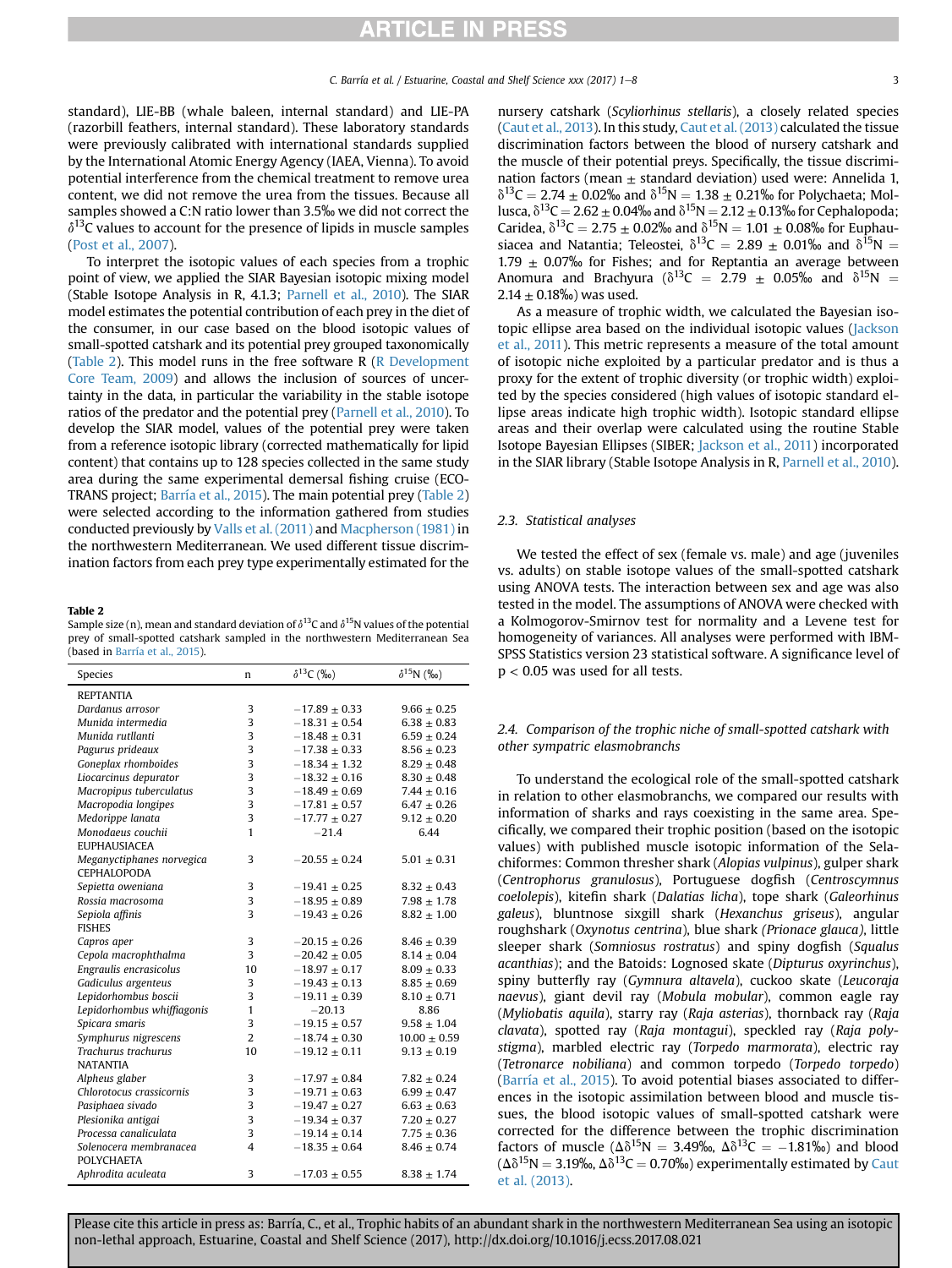#### Table 3

Summary of the ANOVA tests examining the variation in blood stable isotopes between sexes (males and females) and ages (juveniles and adults) for small-spotted catsharks sampled in the northwestern Mediterranean Sea.

| Parameter          | Effect           | $F_{\text{[df]}}$ |         |
|--------------------|------------------|-------------------|---------|
| $\delta^{15}N$ (%) | Sex              | 6.74 [1,128]      | 0.01    |
|                    | Age              | $39.06_{[1,60]}$  | < 0.001 |
|                    | $Sex \times age$ | $2.06_{[1,60]}$   | 0.16    |
| $\delta^{13}C$ (‰) | Sex              | $0.14_{[1,60]}$   | 0.71    |
|                    | Age              | $4.63_{[1,60]}$   | 0.04    |
|                    | $Sex \times age$ | $3.13_{[1,60]}$   | 0.10    |

## 3. Results

## 3.1. Isotopic differences

 $\delta^{15}$ N values differed significantly between sexes and ages, whereas  $\delta^{13}$ C values only differed significantly between ages ([Tables 1 and 3;](#page-1-0) Fig. 2A). Adults showed higher  $\delta^{15}N$  isotopic values than juveniles ([Tables 1 and 3](#page-1-0); Fig. 2). Males showed higher  $\delta^{15}N$ values than females ([Tables 1 and 3;](#page-1-0) Fig. 2A). Moreover, we found that both  $\delta^{15}N$  and  $\delta^{13}C$  values showed a positive relationship to body length ( $P < 0.01$ ; Fig. 3).

Regarding the standard ellipse areas (SEA; a proxy of the trophic width) and similar to the isotopic values, we found differences between sexes and ages (Fig. 2B). Juvenile (SEA =  $2.46\%$ <sup>2</sup>) and adult males  $(1.41\%)^2$  showed the widest isotopic niche; whereas the isotopic niche was smaller in juvenile (0.72‰ $^2$ ) and adult females  $(0.70\%^2)$  (Fig. 2).

### 3.2. Isotopic mixing model results

The feasible contribution of each potential prey estimated by SIAR models clearly revealed that crustaceans are the most important assimilated prey for the small-spotted catshark, independent of sex and age, followed by cephalopods and fish [\(Table 4,](#page-4-0) [Fig. 4A](#page-4-0)). Within crustaceans, SIAR outputs indicated that the Euphausiacea group is the most important prey for males and females, and juveniles and adults [\(Table 4,](#page-4-0) [Fig. 4\)](#page-4-0), followed by the Natantia and Reptantia groups ([Table 4,](#page-4-0) [Fig. 4](#page-4-0)B).



Fig. 3. Relationships between  $\delta^{15}N$ ,  $\delta^{13}C$  and total length values in small-spotted catshark sampled in the northwestern Mediterranean Sea.



Fig. 2. Mean and standard error of  $\delta^{15}N$  and  $\delta^{13}C$  values (A) and the standard ellipse areas (B) of small-spotted catshark sampled in the northwestern Mediterranean Sea.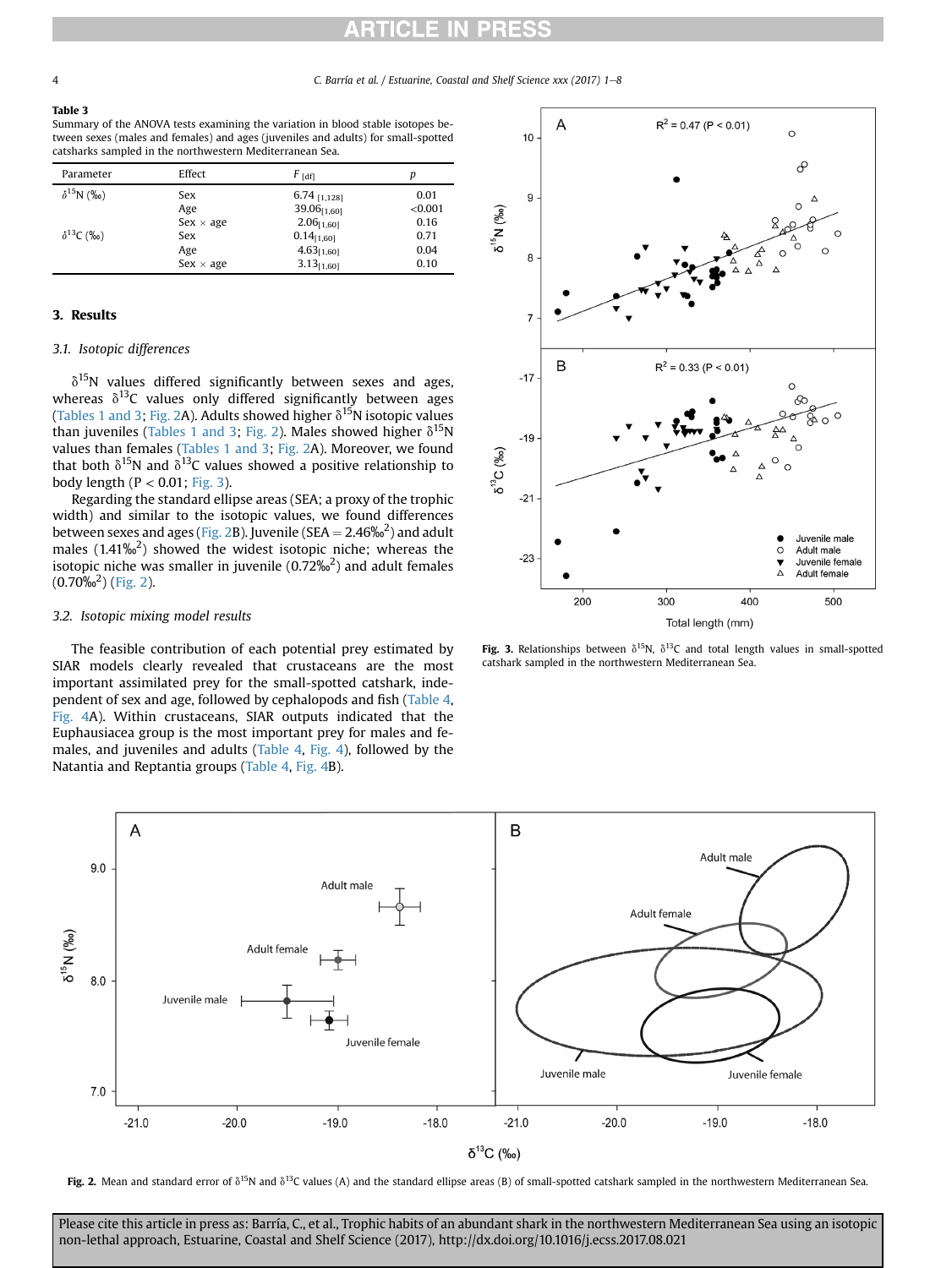## <span id="page-4-0"></span>Table 4

The relative contribution (%) of the potential prey to the diet of small-spotted catshark from the northwestern Mediterranean Sea estimated with SIAR isotopic mixing models. Contributions are designated as estimated in the low 95% highest density region (hdr), the mean contribution, and the high 95% hdr.

| Group      | Resources       | Low 95% hdr | Mean % contribution | High 95% hdr |  |
|------------|-----------------|-------------|---------------------|--------------|--|
|            | Male juvenile   |             |                     |              |  |
|            | Cephalopoda     | $\Omega$    | 0.10                | 0.24         |  |
|            | Euphausiacea    | 0.44        | 0.54                | 0.63         |  |
|            | <b>Fishes</b>   | $\Omega$    | 0.09                | 0.22         |  |
|            | Natantia        | $\Omega$    | 0.13                | 0.33         |  |
|            | Polychaeta      | $\Omega$    | 0.06                | 0.18         |  |
|            | Reptantia       | $\Omega$    | 0.08                | 0.21         |  |
| Male adult |                 |             |                     |              |  |
|            | Cephalopoda     | $\Omega$    | 0.20                | 0.40         |  |
|            | Euphausiacea    | 0.20        | 0.31                | 0.42         |  |
|            | Fishes          | $\Omega$    | 0.16                | 0.34         |  |
|            | Natantia        | $\Omega$    | 0.14                | 0.32         |  |
|            | Polychaeta      | $\Omega$    | 0.07                | 0.19         |  |
|            | Reptantia       | $\Omega$    | 0.11                | 0.28         |  |
|            | Female juvenile |             |                     |              |  |
|            | Cephalopoda     | $\Omega$    | 0.11                | 0.23         |  |
|            | Euphausiacea    | 0.50        | 0.58                | 0.65         |  |
|            | <b>Fishes</b>   | $\Omega$    | 0.09                | 0.21         |  |
|            | Natantia        | $\Omega$    | 0.11                | 0.27         |  |
|            | Polychaeta      | $\Omega$    | 0.04                | 0.12         |  |
|            | Reptantia       | $\Omega$    | 0.07                | 0.19         |  |
|            | Female adult    |             |                     |              |  |
|            | Cephalopoda     | $\Omega$    | 0.14                | 0.29         |  |
|            | Euphausiacea    | 0.34        | 0.44                | 0.52         |  |
|            | Fishes          | $\Omega$    | 0.13                | 0.29         |  |
|            | Natantia        | $\Omega$    | 0.14                | 0.33         |  |
|            | Polychaeta      | $\Omega$    | 0.05                | 0.15         |  |
|            | Reptantia       | $\Omega$    | 0.10                | 0.25         |  |



Fig. 4. Mean proportional contribution of different prey groups (A) and different crustaceans groups (B) to the diet of small-spotted catshark in the northwestern Mediterranean Sea based on the results of the SIAR model.

## 3.3. Isotopic comparison with other sympatric elasmobranch species

 $\delta^{15}$ N values and trophic level ranged between 8.20  $\pm$  0.74‰ in the Batoid R. montagui and 14.31  $\pm$  1.73% in the Selachiforme G. galeus [\(Fig. 5A](#page-5-0) and [Fig. 5](#page-5-0)B).  $\delta^{13}C$  values ranged between  $-20.46 \pm 0.75\%$  in the Selachiforme S. rostratus and 15.59‰ in the Batoid G. altavela ([Fig. 5](#page-5-0)A and B). Regarding smallspotted catshark all of the different sub-groups analysed in this study (males and females, juveniles and adults) were placed in an isotopic niche lower than Selachiformes and similar to the Batoids ([Fig. 5](#page-5-0) A and [Fig. 5B](#page-5-0)).

### 4. Discussion

In this study, we present information on the feeding ecology of the small-spotted catshark, for the first time gathered through the analysis of stable isotopes in blood from free-living individuals. Although isotopic methodology in the study of the feeding ecology of sharks is increasing [\(Hussey et al., 2010; Shiffman et al., 2012\)](#page-6-0), the use of non-lethal methods such as the analysis of isotopic values in blood is very scarce ([Malpica-Cruz et al., 2013; Matich and](#page-6-0) [Heithaus, 2014](#page-6-0)). However, this approach may be very useful for the study of the trophic ecology of threatened or rare elasmobranch species. Although our study may have limitations as diet-tissue discrimination factors with some preys, this study can be of great ecological importance because this species has high biomass in the NW Mediterranean Sea and its ecological role as predator can be key in this ecosystem.

In a previous study of the diet of small-spotted catsharks from the western Mediterranean Sea, [Macpherson \(1981\)](#page-6-0) found that the most important prey were the teleosts, followed by Natantia and euphasusiids. Three decades later, [Valls et al. \(2011\)](#page-7-0) found that euphausiids were the most important prey followed by Reptantia, polychaetes and teleosts. Our isotopic results confirm that the small-spotted catshark is a carnivorous predator and that crustaceans, in particular euphausiids, are especially important in its diet (in agreement with [Valls et al., 2011](#page-7-0)). In the western Mediterranean, crustaceans are generally an important food resource for elasmobranch species present in the continental shelf and slope waters, where the availability of this resource is high. This is the case for the starry ray (Raja asterias) and the thornback ray (Raja clavata) [\(Barría et al., 2015; Navarro et al., 2013\)](#page-6-0). However, the importance of crustaceans reported in our study contrasts with the results of the study conducted in the western Mediterranean 30 years ago using stomach content analyses, which indicated that fish were the main prey for small-spotted catshark [\(Macpherson, 1981\)](#page-6-0), but are in agreement with those from [Valls et al. \(2011\)](#page-7-0). This difference in the importance of fish in the diet of the species in the past could be due to a decrease in fish abundance in the western Mediterranean as a result of high fishing pressure in recent decades ([Cartes et al., 2013; Coll et al., 2006\)](#page-6-0). Moreover, the abundance of crustaceans may explain the current spatial distribution of smallspotted catshark in the western Mediterranean [\(Navarro et al.,](#page-6-0) [2016\)](#page-6-0).

The diet of small-spotted catshark seems to differ between areas according to prey availability. For example, in the North Sea the small-spotted shark feeds on hermit crabs, cockles and whelks ([Lyle, 1983\)](#page-6-0), and in the North Atlantic their main prey are decapod crustaceans [\(Martinho et al., 2012](#page-6-0)). In the Mediterranean Sea, according to the results of the present study and [Valls et al. \(2011\),](#page-7-0) they mainly feed on euphausiids. Small-spotted catsharks have also been described to have the ability to exploit some species present in discards from bottom trawling fishing operations ([Olaso et al.,](#page-6-0) [1998, 2002\)](#page-6-0). Therefore, by showing a wider adaptability of their niche, small-spotted catsharks are probably able to exploit the most abundant resources. This trophic adaptability, in addition to other factors such as their high survivorship when discarded from bottom trawl fisheries [\(Revill et al., 2005; Rodriguez-Cabello et al.,](#page-6-0)  $2005$ ) or their high fecundity [\(Capap](#page-6-0)é et al.,  $2008$ ), may explain the presence of this species in areas that are highly impacted by fisheries [\(Navarro et al., 2016\)](#page-6-0). On the contrary, more sensitive sharks may have disappeared from these areas ([Heithaus et al., 2008;](#page-6-0) [Revill et al., 2005\)](#page-6-0). One clear example is the reduction of the nursehound (Scyliorhinus stellaris), a species closely related to the small-spotted catshark which has virtually disappeared from some highly exploited areas of the western Mediterranean Sea ([Coll et al.,](#page-6-0) [2014; Maynou et al., 2011](#page-6-0)), probably because of its lower trophic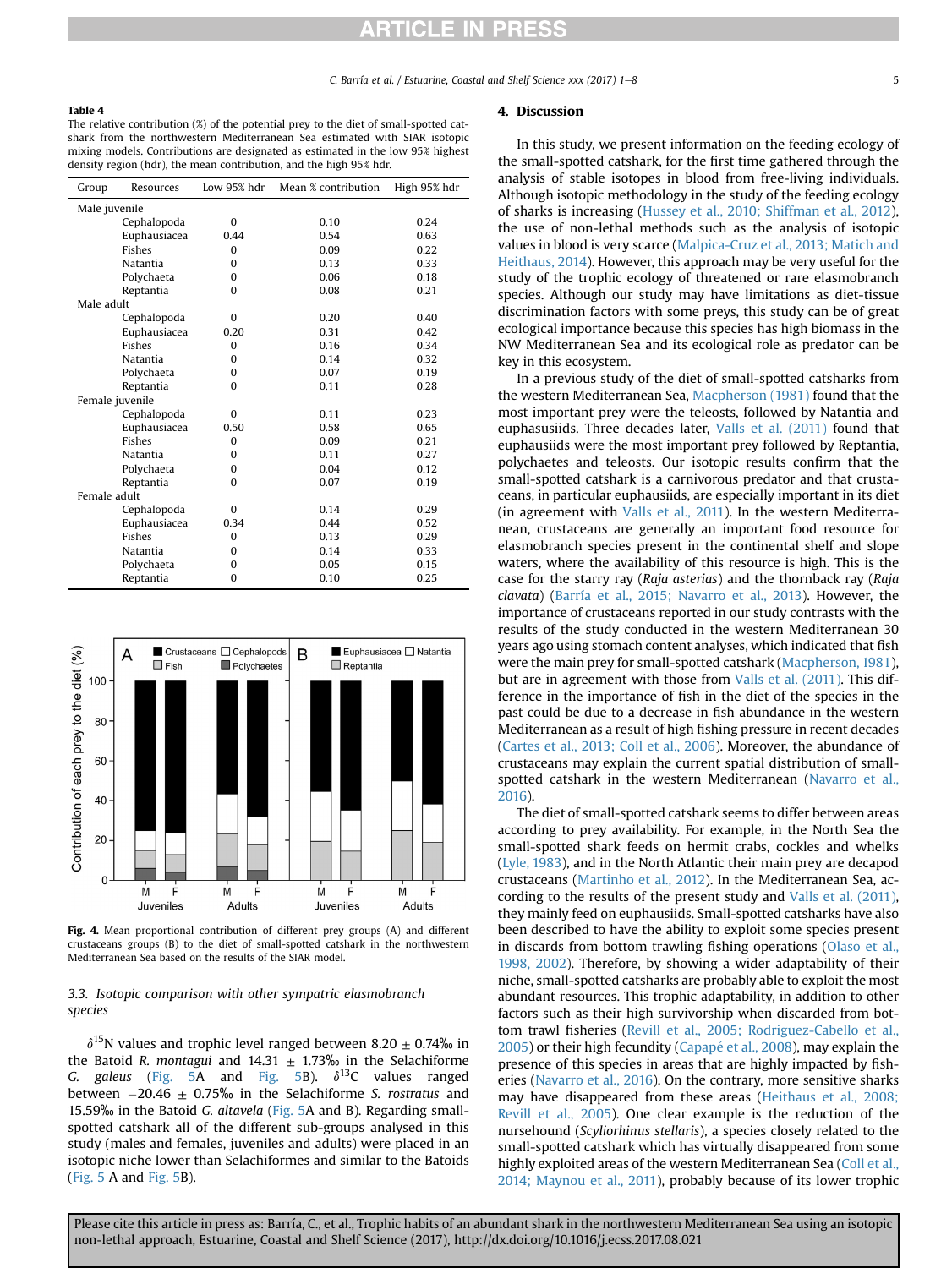<span id="page-5-0"></span>6 C. Barría et al. / Estuarine, Coastal and Shelf Science xxx (2017) 1e8



Fig. 5. Mean and standard error of  $\delta^{15}N$  and  $\delta^{13}C$  values of small-spotted catshark from the present study (shaded area) and other sharks (A) and skates and rays (B) from a published study conducted in the northwestern Mediterranean Sea [\(Barría et al., 2015](#page-6-0)).

plasticity, as well as its larger size and patchy distribution [\(Ellis](#page-6-0) [et al., 2009\)](#page-6-0).

Despite the fact that the outputs of the isotopic mixing models revealed similar trophic habits for all the sub-groups analysed, we found some isotopic differences between sexes and ages. Male adults showed higher  $\delta^{15}N$  values than females and juveniles, probably due to a higher predation of male adults on fishes, as has been observed off the coast of Portugal, Atlantic Ocean ([Martinho](#page-6-0) [et al., 2012](#page-6-0)) or to a higher predation of females and juveniles on preys of lower trophic level such as euphausiids ([Rodríguez-Cabello](#page-6-0) [et al., 2007](#page-6-0)). These sexual and age-related isotopic differences could also be related to the differences in the size of the sampled individuals. In fact, we found a clear correlation between isotopic values and body size. This pattern is common in other sharks, such as in the sandbar shark (Carcharhinus plumbeus) in the North Atlantic Ocean ([Shiffman et al., 2014](#page-7-0)) and the blue shark in the Indian Ocean [\(Rabehagasoa et al., 2012\)](#page-6-0).

We also found isotopic differences between males and females, probably due to differences in the reproductive requirements in females during the sampling period (summer), related to mating and subsequent egg formation ([Wearmouth and Sims, 2008; Jardas,](#page-7-0) [1972\)](#page-7-0). Differences in the diet between sexes of small-spotted catsharks may also be related to a sexual spatial segregation as previously found in other sharks, such as the spiny dogfish, the kitefin shark and the tiger shark (Galeocerdo cuvier) ([Hanchet, 1991;](#page-6-0) [Matallanas, 1982; Simpfendorfer et al., 2001](#page-6-0)).

We found a significant relationship between  $\delta^{13}$ C and size. This could be because larger individuals were feeding in different habitats than small individuals [\(Heithaus et al., 2013](#page-6-0)). Juvenile and adult individuals live on different bathymetric strata in the Mediterranean Sea; juveniles inhabit areas below 100-200 m, while in shallower waters the population is composed mainly of adults ([D'Onghia et al., 1995; Massutí and Moranta, 2003\)](#page-6-0). Ontogenetic shifts in the diet were also observed in our study, where juveniles had a wider trophic spectrum than adults, indicating a more diverse diet. Juveniles probably have a greater range of movement or they tend to be more generalist, feeding on available resources. On the contrary, adult individuals could be staying in the same areas because they need to remain with other adults to reproduce ([Sims](#page-7-0) [et al., 2001; Whitney et al., 2004\)](#page-7-0). Furthermore, larger individuals have a greater ability to select high-energy preys and with higher  $\delta^{15}$ N values, which could explain this ontogenetic change [\(Cortes](#page-6-0) [et al., 1996; Webber and Cech, 1998\)](#page-6-0).

When comparing the trophic niche of small-spotted catshark with other sympatric elasmobranchs, we found that the smallspotted catshark was much closer to Rajiformes (skates) than to other Selachiformes (sharks). The similarity between the smallspotted catshark and skates, such as the starry ray or the thornback ray, could be due to the fact that most mesopredators are generalist species that feed primarily on crustaceans [\(Barría et al.,](#page-6-0) [2015; Navarro et al., 2013\)](#page-6-0). The clear differences between the small-spotted catshark and the other sharks from the western Mediterranean Sea analysed in this study is that these species feed on prey of higher trophic levels [\(Barría et al., 2015\)](#page-6-0) and they show highly specialised diets. This is evident in the kitefin shark, which consumes small-sized sharks including small-spotted catshark ([Barría et al., 2015; Navarro et al., 2014](#page-6-0)), and the angular roughshark that feeds on egg cases of elasmobranchs [\(Barrull and Mate,](#page-6-0) [2001; Guallart et al., 2015\)](#page-6-0). Therefore, the small-spotted catshark and most of the skate species, such as the cuckoo skate, the starry ray or the thornback ray, can be considered mesopredators in our ecosystem; that is, medium-sized and middle-trophic level predators which both is predated upon and predates. Other demersal sharks (e.g., the gulper shark, the Portuguese dogfish, the kitefin shark and the tope shark) could be considered top predators [\(Barría](#page-6-0) [et al., 2015\)](#page-6-0).

In conclusion, the present study provides, for the first time, information on the diet of the small-spotted catshark in the western Mediterranean Sea using the analysis of stable isotopes in blood, a non-lethal methodology. Results reveal that the small-spotted catshark diet is mainly composed of euphausiids, with subtle sex and size variations. They showed a large trophic plasticity when compared to the other species, which may allow this species to live in highly exploited environments. The study confirms the ecological role of the species as a mesopredator in the Western Mediterranean Sea, a role similar to that played by skates and rays. The methodological approach used here to sample the studied individuals without damaging them presents new possibilities for future ecologic studies with threatened or rare elasmobranchs in the Mediterranean Sea.

## Acknowledgements

The authors thank Isabel Palomera and Elisenda Valls for their help in the collection and laboratory work. Special thanks to Anabel Colmenero for her valuable help during the preparation of this manuscript. CB was supported by a predoctoral fellowship CON-ICYT- Becas Chile. JN was supported by the Andalucía Talent Hub Program (Andalusian Knowledge Agency of the Junta de Andalucía, European Union's Seventh Framework Program and Marie Skłodowska-Curie actions - 267226). This study is a contribution to the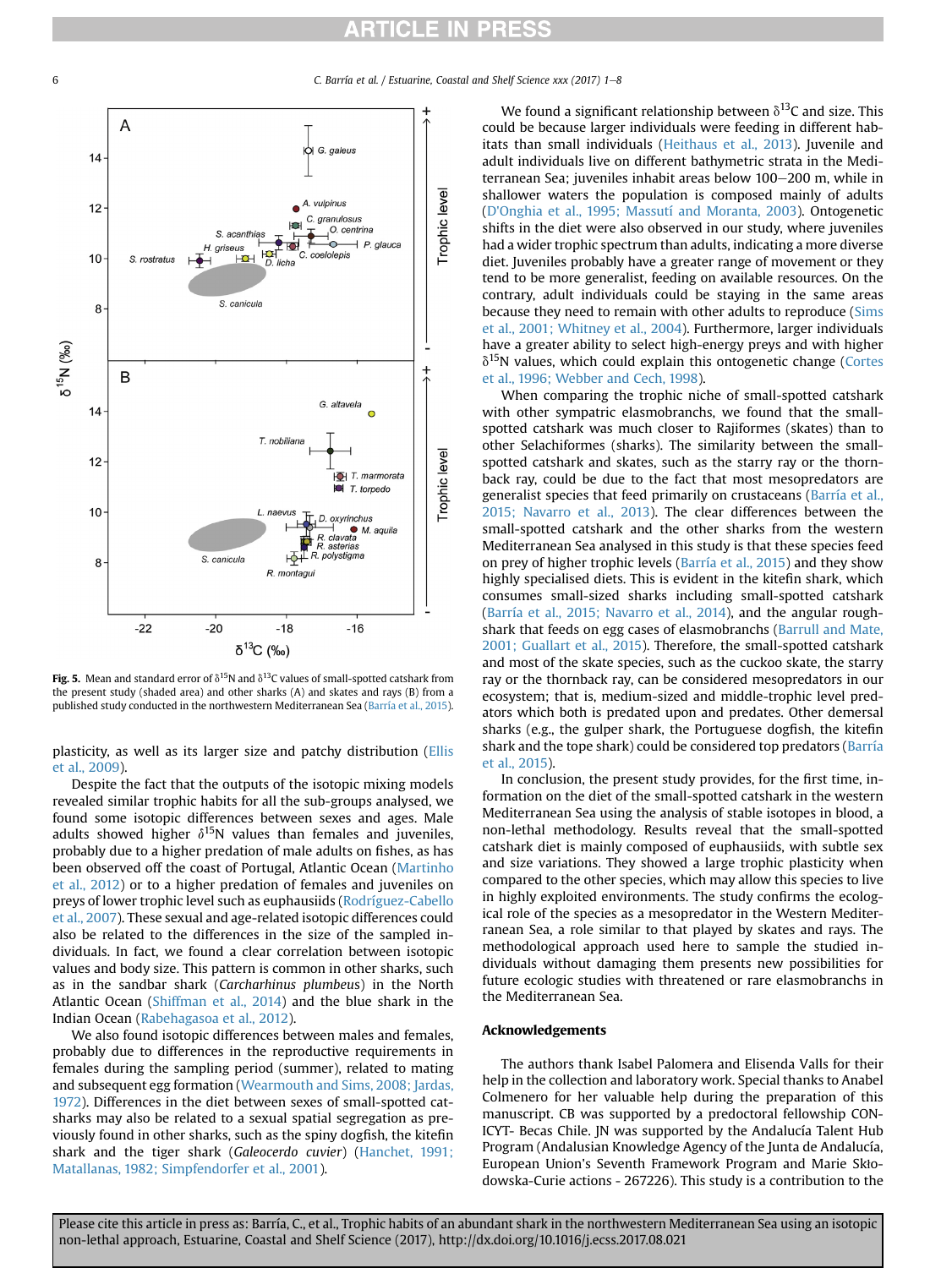<span id="page-6-0"></span>project ECOTRANS (CTM2011-26333, Spanish Ministry of Economy and Competiveness, Spain). The authors declare that all experimental procedures were conducted in strict accordance with good animal practice as defined by the current Spanish, Catalonian and European legislations.

### References

- [Abdul Malak, D., 2011. Overview of the Conservation Status of the Marine Fishes of](http://refhub.elsevier.com/S0272-7714(16)30583-2/sref1) [the Mediterranean Sea. IUCN](http://refhub.elsevier.com/S0272-7714(16)30583-2/sref1).
- [Aldebert, Y., 1997. Demersal resources of the Gulf of Lions \(NW Mediterranean\).](http://refhub.elsevier.com/S0272-7714(16)30583-2/sref2) Impact of exploitation on fi[sh diversity. Vie milieu 47, 275](http://refhub.elsevier.com/S0272-7714(16)30583-2/sref2)-[284.](http://refhub.elsevier.com/S0272-7714(16)30583-2/sref2)
- [Barría, C., Coll, M., Navarro, J., 2015. Unravelling the ecological role and trophic](http://refhub.elsevier.com/S0272-7714(16)30583-2/sref3) [relationships of uncommon and threatened elasmobranchs in the western](http://refhub.elsevier.com/S0272-7714(16)30583-2/sref3) [Mediterranean Sea. Mar. Ecol. Prog. Ser. 539, 225](http://refhub.elsevier.com/S0272-7714(16)30583-2/sref3)-[240](http://refhub.elsevier.com/S0272-7714(16)30583-2/sref3).
- Barrull, J., Mate, I., 2001. First confi[rmed record of angular rough shark](http://refhub.elsevier.com/S0272-7714(16)30583-2/sref4) Oxynotus centrina [\(Linnaeus, 1758\) predation on shark egg case of small-spotted catshark](http://refhub.elsevier.com/S0272-7714(16)30583-2/sref4) Scyliorhinus canicula [\(Linnaeus, 1758\) in mediterranean waters. Ann. Ser. Hist.](http://refhub.elsevier.com/S0272-7714(16)30583-2/sref4) [Nat. 11, 23](http://refhub.elsevier.com/S0272-7714(16)30583-2/sref4)-[28.](http://refhub.elsevier.com/S0272-7714(16)30583-2/sref4)
- [Basusta, N., Keskin, Ç., Serena, F., Seret, B., 2005. In: The Proceedings of the Inter](http://refhub.elsevier.com/S0272-7714(16)30583-2/sref5)[national Workshop on Mediterranean Cartilaginous Fish with Emphasis on](http://refhub.elsevier.com/S0272-7714(16)30583-2/sref5) [Southern and Eastern Mediterranean](http://refhub.elsevier.com/S0272-7714(16)30583-2/sref5).
- [Baum, J.K., Myers, R.A., Kehler, D.G., Worm, B., Harley, S.J., Doherty, P.A., 2003.](http://refhub.elsevier.com/S0272-7714(16)30583-2/sref6) [Collapse and conservation of shark populations in the Northwest Atlantic.](http://refhub.elsevier.com/S0272-7714(16)30583-2/sref6) [Science 299, 389](http://refhub.elsevier.com/S0272-7714(16)30583-2/sref6)-[392](http://refhub.elsevier.com/S0272-7714(16)30583-2/sref6).
- [Capap](http://refhub.elsevier.com/S0272-7714(16)30583-2/sref7)e[, C., Reynaud, C., Vergne, Y., Quignard, J., 2008. Biological observations on the](http://refhub.elsevier.com/S0272-7714(16)30583-2/sref7) smallspotted catshark Scyliorhinus canicula [\(Chondrichthyes: Scyliorhinidae\) off](http://refhub.elsevier.com/S0272-7714(16)30583-2/sref7) [the Languedocian coast \(southern France, northern Mediterranean\). Panam. J.](http://refhub.elsevier.com/S0272-7714(16)30583-2/sref7) [Aquat. Sci. 3, 282](http://refhub.elsevier.com/S0272-7714(16)30583-2/sref7)-[289](http://refhub.elsevier.com/S0272-7714(16)30583-2/sref7).
- [Cartes, J.E., Fanelli, E., Lloris, D., Matallanas, J., 2013. Effect of environmental varia](http://refhub.elsevier.com/S0272-7714(16)30583-2/sref8)[tions on sharks and other top predators in the deep Mediterranean Sea over the](http://refhub.elsevier.com/S0272-7714(16)30583-2/sref8) [last 60 years. Clim. Res. 55, 239](http://refhub.elsevier.com/S0272-7714(16)30583-2/sref8)-[251.](http://refhub.elsevier.com/S0272-7714(16)30583-2/sref8)
- [Caut, S., Jowers, M.J., Michel, L., Lepoint, G., Fisk, A.T., 2013. Diet-and tissue-speci](http://refhub.elsevier.com/S0272-7714(16)30583-2/sref9)fic [incorporation of isotopes in the shark](http://refhub.elsevier.com/S0272-7714(16)30583-2/sref9) Scyliorhinus stellaris, a North Sea meso[predator. Mar. Ecol. Prog. Ser. 492, 185](http://refhub.elsevier.com/S0272-7714(16)30583-2/sref9)-[198](http://refhub.elsevier.com/S0272-7714(16)30583-2/sref9).
- Coll, M., Carreras, M., Ciércoles, C., Cornax, M.-J., Gorelli, G., Morote, E., Sáez, R., 2014. Assessing fi[shing and marine biodiversity changes using](http://refhub.elsevier.com/S0272-7714(16)30583-2/sref10) fishers' per[ceptions: the Spanish mediterranean and Gulf of Cadiz case study. PLoS One 9,](http://refhub.elsevier.com/S0272-7714(16)30583-2/sref10) [e85670.](http://refhub.elsevier.com/S0272-7714(16)30583-2/sref10)
- [Coll, M., Palomera, I., Tudela, S., Sarda](http://refhub.elsevier.com/S0272-7714(16)30583-2/sref11), F., 2006. Trophic fl[ows, ecosystem structure](http://refhub.elsevier.com/S0272-7714(16)30583-2/sref11) and fi[shing impacts in the south Catalan sea, northwestern mediterranean.](http://refhub.elsevier.com/S0272-7714(16)30583-2/sref11) J. Mar. Syst.  $59, 63 - 96$  $59, 63 - 96$ .
- [Coll, M., Piroddi, C., Albouy, C., Ben Rais Lasram, F., Cheung, W.W., Christensen, V.,](http://refhub.elsevier.com/S0272-7714(16)30583-2/sref12) [Karpouzi, V.S., Guilhaumon, F., Mouillot, D., Paleczny, M., 2012. The Mediter](http://refhub.elsevier.com/S0272-7714(16)30583-2/sref12)[ranean Sea under siege: spatial overlap between marine biodiversity, cumula](http://refhub.elsevier.com/S0272-7714(16)30583-2/sref12)[tive threats and marine reserves. Glob. Ecol. Biogeogr. 21, 465](http://refhub.elsevier.com/S0272-7714(16)30583-2/sref12)-[480.](http://refhub.elsevier.com/S0272-7714(16)30583-2/sref12)
- [Coll, M., Piroddi, C., Steenbeek, J., Kaschner, K., Lasram, F.B.R., Aguzzi, J.,](http://refhub.elsevier.com/S0272-7714(16)30583-2/sref13) [Ballesteros, E., Bianchi, C.N., Corbera, J., Dailianis, T., 2010. The biodiversity of](http://refhub.elsevier.com/S0272-7714(16)30583-2/sref13) [the Mediterranean Sea: estimates, patterns, and threats. PLoS One 5, e11842.](http://refhub.elsevier.com/S0272-7714(16)30583-2/sref13)
- [Compagno, L.J., 1984. FAO species catalogue, Vol. 4, Part 1; Sharks of the world. FAO](http://refhub.elsevier.com/S0272-7714(16)30583-2/sref14)
- [Fish. Synop. 125, 416](http://refhub.elsevier.com/S0272-7714(16)30583-2/sref14)–[417.](http://refhub.elsevier.com/S0272-7714(16)30583-2/sref14)<br>[Cort](http://refhub.elsevier.com/S0272-7714(16)30583-2/sref15)é[s, E., 1999. Standardized diet compositions and trophic levels of sharks. ICES J.](http://refhub.elsevier.com/S0272-7714(16)30583-2/sref15) [Mar. Sci. 56, 707](http://refhub.elsevier.com/S0272-7714(16)30583-2/sref15)-[717.](http://refhub.elsevier.com/S0272-7714(16)30583-2/sref15)
- [Cortes, E., Manire, C.A., Hueter, R.E., 1996. Diet, feeding habits, and diel feeding](http://refhub.elsevier.com/S0272-7714(16)30583-2/sref16) [chronology of the bonnethead shark,](http://refhub.elsevier.com/S0272-7714(16)30583-2/sref16) Sphyrna tiburo, in southwest Florida. Bull. [Mar. Sci. 58, 353](http://refhub.elsevier.com/S0272-7714(16)30583-2/sref16)-[367.](http://refhub.elsevier.com/S0272-7714(16)30583-2/sref16)
- [Dulvy, N.K., Fowler, S.L., Musick, J.A., Cavanagh, R.D., Kyne, P.M., Harrison, L.R.,](http://refhub.elsevier.com/S0272-7714(16)30583-2/sref64) [Carlson, J.K., Davidson, L.N., Fordham, S.V., Francis, M.P., 2014. Extinction risk](http://refhub.elsevier.com/S0272-7714(16)30583-2/sref64) [and conservation of the world's sharks and rays. eLife 3, e00590.](http://refhub.elsevier.com/S0272-7714(16)30583-2/sref64)
- [D'Onghia, G., Matarrese, A., Tursi, A., Sion, L., 1995. Observations on the depth](http://refhub.elsevier.com/S0272-7714(16)30583-2/sref17) [distribution pattern of the small-spotted catshark in the North Aegean Sea.](http://refhub.elsevier.com/S0272-7714(16)30583-2/sref17) J. Fish. Biol.  $47, 421-426$ .
- Ellis, J., Serena, F., Mancusi, C., Haka, F., Morey, G., Guallart, J., Schembri, T., 2009. Scyliorhinus stellaris. The IUCN Red List of Threatened Species 2009: e.T161484A5434281. [http://dx.doi.org/10.2305/IUCN.UK.2009-2.RLTS.](http://dx.doi.org/10.2305/IUCN.UK.2009-2.RLTS.T161484A5434281.en) [T161484A5434281.en](http://dx.doi.org/10.2305/IUCN.UK.2009-2.RLTS.T161484A5434281.en). Downloaded on 21 October 2016.
- [Ferretti, F., Myers, R.A., Serena, F., Lotze, H.K., 2008. Loss of large predatory sharks](http://refhub.elsevier.com/S0272-7714(16)30583-2/sref19) [from the Mediterranean Sea. Conserv. Biol. 22, 952](http://refhub.elsevier.com/S0272-7714(16)30583-2/sref19)-[964](http://refhub.elsevier.com/S0272-7714(16)30583-2/sref19).
- [Ferretti, F., Worm, B., Britten, G.L., Heithaus, M.R., Lotze, H.K., 2010. Patterns and](http://refhub.elsevier.com/S0272-7714(16)30583-2/sref20) [ecosystem consequences of shark declines in the ocean. Ecol. Lett. 13,](http://refhub.elsevier.com/S0272-7714(16)30583-2/sref20) [1055](http://refhub.elsevier.com/S0272-7714(16)30583-2/sref20)-1071
- [GFCM, 2015. Report of the Working Group on Stock Assessment of Demersal Spe](http://refhub.elsevier.com/S0272-7714(16)30583-2/sref21)[cies. FAO-GFCM, Rome, Rome, Italy, p. 60. Final Report](http://refhub.elsevier.com/S0272-7714(16)30583-2/sref21).
- [Guallart, J., García-Salinas, P., Ahuir-Baraja, A., Guimerans, M., Ellis, J., Roche, M.,](http://refhub.elsevier.com/S0272-7714(16)30583-2/sref22) 2015. Angular roughshark Oxynotus centrina [\(Squaliformes: oxynotidae\) in](http://refhub.elsevier.com/S0272-7714(16)30583-2/sref22) [captivity feeding exclusively on elasmobranch eggs: an overlooked feeding](http://refhub.elsevier.com/S0272-7714(16)30583-2/sref22) [niche or a matter of individual taste? J. Fish. Biol. 87, 1072](http://refhub.elsevier.com/S0272-7714(16)30583-2/sref22)-[1079.](http://refhub.elsevier.com/S0272-7714(16)30583-2/sref22)
- [Hanchet, S., 1991. Diet of spiny dog](http://refhub.elsevier.com/S0272-7714(16)30583-2/sref23)fish, Squalus acanthias Linnaeus, on the east [coast, South Island, New Zealand. J. Fish. Biol. 39, 313](http://refhub.elsevier.com/S0272-7714(16)30583-2/sref23)-[323](http://refhub.elsevier.com/S0272-7714(16)30583-2/sref23).
- [Heithaus, M.R., Frid, A., Wirsing, A.J., Worm, B., 2008. Predicting ecological conse](http://refhub.elsevier.com/S0272-7714(16)30583-2/sref24)[quences of marine top predator declines. Trends Eco.l Evol. 23, 202](http://refhub.elsevier.com/S0272-7714(16)30583-2/sref24)-[210.](http://refhub.elsevier.com/S0272-7714(16)30583-2/sref24)

[Heithaus, M.R., Vaudo, J.J., Kreicker, S., Layman, C.A., Krützen, M., Burkholder, D.A.,](http://refhub.elsevier.com/S0272-7714(16)30583-2/sref25)

[Gastrich, K., Bessey, C., Sarabia, R., Cameron, K., 2013. Apparent resource par](http://refhub.elsevier.com/S0272-7714(16)30583-2/sref25)[titioning and trophic structure of large-bodied marine predators in a relatively](http://refhub.elsevier.com/S0272-7714(16)30583-2/sref25) [pristine seagrass ecosystem. Mar. Ecol. Prog. Ser. 481, 225](http://refhub.elsevier.com/S0272-7714(16)30583-2/sref25)-[237.](http://refhub.elsevier.com/S0272-7714(16)30583-2/sref25)

- [Hussey, N.E., MacNeil, M.A., Fisk, A.T., 2010. The requirement for accurate diet-tissue](http://refhub.elsevier.com/S0272-7714(16)30583-2/sref26) [discrimination factors for interpreting stable isotopes in sharks. Hydrobiologia](http://refhub.elsevier.com/S0272-7714(16)30583-2/sref26) 6[5](http://refhub.elsevier.com/S0272-7714(16)30583-2/sref26)4,  $1-5$ .
- [Jackson, A.L., Inger, R., Parnell, A.C., Bearhop, S., 2011. Comparing isotopic niche](http://refhub.elsevier.com/S0272-7714(16)30583-2/sref27) [widths among and within communities: SIBER](http://refhub.elsevier.com/S0272-7714(16)30583-2/sref27)-[Stable Isotope Bayesian Ellipses](http://refhub.elsevier.com/S0272-7714(16)30583-2/sref27) [in R. J. Anim. Ecol. 80, 595](http://refhub.elsevier.com/S0272-7714(16)30583-2/sref27) $-602$ .
- [Jardas, I., 1972. Supplement to the knowledge of ecology of some Adriatic carti](http://refhub.elsevier.com/S0272-7714(16)30583-2/sref28)laginous fi[shes \(Chondrichthyes\) with special reference to their nutrition. Acta](http://refhub.elsevier.com/S0272-7714(16)30583-2/sref28) [Adriat. 14, 3](http://refhub.elsevier.com/S0272-7714(16)30583-2/sref28)-[60.](http://refhub.elsevier.com/S0272-7714(16)30583-2/sref28)
- [Layman, C.A., Araujo, M.S., Boucek, R., Hammerschlag-Peyer, C.M., Harrison, E.,](http://refhub.elsevier.com/S0272-7714(16)30583-2/sref29) [Jud, Z.R., Matich, P., Rosenblatt, A.E., Vaudo, J.J., Yeager, L.A., 2012. Applying](http://refhub.elsevier.com/S0272-7714(16)30583-2/sref29) [stable isotopes to examine food-web structure: an overview of analytical tools.](http://refhub.elsevier.com/S0272-7714(16)30583-2/sref29) [Biol. Rev. 87, 545](http://refhub.elsevier.com/S0272-7714(16)30583-2/sref29)-[562.](http://refhub.elsevier.com/S0272-7714(16)30583-2/sref29)
- Leloup, J., Olivereau, M., 1951. Données biomé[triques comparatives sur la Roussette](http://refhub.elsevier.com/S0272-7714(16)30583-2/sref30) (Scyllium canicula L.[\) de la Manche et de la M](http://refhub.elsevier.com/S0272-7714(16)30583-2/sref30)é[diterran](http://refhub.elsevier.com/S0272-7714(16)30583-2/sref30)é[e. Vie milieu 2, 182](http://refhub.elsevier.com/S0272-7714(16)30583-2/sref30)-[206](http://refhub.elsevier.com/S0272-7714(16)30583-2/sref30). [Lyle, J., 1983. Food and feeding habits of the lesser spotted dog](http://refhub.elsevier.com/S0272-7714(16)30583-2/sref31)fish, Scyliorhinus
- $canicula$  [\(L.\), in Isle of Man waters. J. Fish. Biol. 23, 725](http://refhub.elsevier.com/S0272-7714(16)30583-2/sref31)-[737.](http://refhub.elsevier.com/S0272-7714(16)30583-2/sref31) [Macpherson, E., 1981. Resource partitioning in a mediterranean demersal](http://refhub.elsevier.com/S0272-7714(16)30583-2/sref32) fish
- [community. Mar. Ecol. Prog. Ser. 4, 183](http://refhub.elsevier.com/S0272-7714(16)30583-2/sref32)-[193.](http://refhub.elsevier.com/S0272-7714(16)30583-2/sref32) [Malpica-Cruz, L., Herzka, S.Z., Sosa-Nishizaki, O., Escobedo-Olvera, M.A., 2013. Tis](http://refhub.elsevier.com/S0272-7714(16)30583-2/sref33)sue-specifi[c stable isotope ratios of short](http://refhub.elsevier.com/S0272-7714(16)30583-2/sref33)fin mako (Isurus oxyrinchus) and white (Carcharodon carcharias[\) sharks as indicators of size-based differences in](http://refhub.elsevier.com/S0272-7714(16)30583-2/sref33) [foraging habitat and trophic level. Fish. Oceanogr. 22, 429](http://refhub.elsevier.com/S0272-7714(16)30583-2/sref33)-[445.](http://refhub.elsevier.com/S0272-7714(16)30583-2/sref33)
- Martinho, F., Sá, C., Falcão, J., Cabral, H.N., Pardal, M.Â[, 2012. Comparative feeding](http://refhub.elsevier.com/S0272-7714(16)30583-2/sref34) [ecology of two elasmobranch species,](http://refhub.elsevier.com/S0272-7714(16)30583-2/sref34) Squalus blainville and Scyliorhinus cani-cula[, off the coast of Portugal. Fish. B-NOAA 110, 71](http://refhub.elsevier.com/S0272-7714(16)30583-2/sref34)-[84.](http://refhub.elsevier.com/S0272-7714(16)30583-2/sref34)
- [Massutí, E., Moranta, J., 2003. Demersal assemblages and depth distribution of](http://refhub.elsevier.com/S0272-7714(16)30583-2/sref35) [elasmobranchs from the continental shelf and slope off the Balearic Islands](http://refhub.elsevier.com/S0272-7714(16)30583-2/sref35) [\(western Mediterranean\). ICES J. Mar. Sci. 60, 753](http://refhub.elsevier.com/S0272-7714(16)30583-2/sref35)-[766](http://refhub.elsevier.com/S0272-7714(16)30583-2/sref35).
- [Matallanas, J., 1982. Feeding habits of](http://refhub.elsevier.com/S0272-7714(16)30583-2/sref36) Scymnorhinus licha in Catalan waters. J. Fish. [Biol. 20, 155](http://refhub.elsevier.com/S0272-7714(16)30583-2/sref36)-[163](http://refhub.elsevier.com/S0272-7714(16)30583-2/sref36).
- [Matich, P., Heithaus, M.R., 2014. Multi-tissue stable isotope analysis and acoustic](http://refhub.elsevier.com/S0272-7714(16)30583-2/sref37) [telemetry reveal seasonal variability in the trophic interactions of juvenile bull](http://refhub.elsevier.com/S0272-7714(16)30583-2/sref37) [sharks in a coastal estuary. J. Anim. Ecol. 83, 199](http://refhub.elsevier.com/S0272-7714(16)30583-2/sref37)-[213](http://refhub.elsevier.com/S0272-7714(16)30583-2/sref37).
- [Maynou, F., Sbrana, M., Sartor, P., Maravelias, C., Kavadas, S., Damalas, D., Cartes, J.E.,](http://refhub.elsevier.com/S0272-7714(16)30583-2/sref38) [Osio, G., 2011. Estimating trends of population decline in long-lived marine](http://refhub.elsevier.com/S0272-7714(16)30583-2/sref38) [species in the Mediterranean Sea based on](http://refhub.elsevier.com/S0272-7714(16)30583-2/sref38) fishers' perceptions. PLoS One 6, [e21818.](http://refhub.elsevier.com/S0272-7714(16)30583-2/sref38)
- [Mnasri, N., El Kamel, O., Boumaiza, M., Reynaud, C., Capape, C., 2012. Food and](http://refhub.elsevier.com/S0272-7714(16)30583-2/sref39) [feeding habits of the small-spotted catshark,](http://refhub.elsevier.com/S0272-7714(16)30583-2/sref39) Scyliorhinus canicula (Chon[drichthyes: Scyliorhinidae\) from the northern coast of Tunisia \(central Medi](http://refhub.elsevier.com/S0272-7714(16)30583-2/sref39)[terraneean\). Cah. Biol. Mar. 53, 139](http://refhub.elsevier.com/S0272-7714(16)30583-2/sref39)-[150.](http://refhub.elsevier.com/S0272-7714(16)30583-2/sref39)
- [Navarro, J., Cardador, L., Fern](http://refhub.elsevier.com/S0272-7714(16)30583-2/sref40)á[ndez,](http://refhub.elsevier.com/S0272-7714(16)30583-2/sref40) Á.M., Bellido, J.M., Coll, M., 2016. Differences in [the relative roles of environment, prey availability and human activity in the](http://refhub.elsevier.com/S0272-7714(16)30583-2/sref40) [spatial distribution of two marine mesopredators living in highly exploited](http://refhub.elsevier.com/S0272-7714(16)30583-2/sref40) [ecosystems. J. Biogeogr. 43, 440](http://refhub.elsevier.com/S0272-7714(16)30583-2/sref40)-[450.](http://refhub.elsevier.com/S0272-7714(16)30583-2/sref40)
- Navarro, J., Coll, M., Cardador, L., Fernández, Á.M., Bellido, J.M., 2015. The relative [roles of the environment, human activities and spatial factors in the spatial](http://refhub.elsevier.com/S0272-7714(16)30583-2/sref41) [distribution of marine biodiversity in the Western Mediterranean Sea. Prog.](http://refhub.elsevier.com/S0272-7714(16)30583-2/sref41) [Oceanogr. 131, 126](http://refhub.elsevier.com/S0272-7714(16)30583-2/sref41)-[137.](http://refhub.elsevier.com/S0272-7714(16)30583-2/sref41)
- [Navarro, J., Coll, M., Preminger, M., Palomera, I., 2013. Feeding ecology and trophic](http://refhub.elsevier.com/S0272-7714(16)30583-2/sref42) [position of a Mediterranean endemic ray: consistency between sexes, maturity](http://refhub.elsevier.com/S0272-7714(16)30583-2/sref42) .<br>[stages and seasons. Environ. Biol. Fish. 96, 1315](http://refhub.elsevier.com/S0272-7714(16)30583-2/sref42)–[1328](http://refhub.elsevier.com/S0272-7714(16)30583-2/sref42).
- [Navarro, J., L](http://refhub.elsevier.com/S0272-7714(16)30583-2/sref43)ó[pez, L., Coll, M., Barría, C., S](http://refhub.elsevier.com/S0272-7714(16)30583-2/sref43)áez-Liante, R., 2014. Short- and long-term [importance of small sharks in the diet of the rare deep-sea shark](http://refhub.elsevier.com/S0272-7714(16)30583-2/sref43) Dalatias licha. [Mar. Biol. 161, 1697](http://refhub.elsevier.com/S0272-7714(16)30583-2/sref43)-[1707.](http://refhub.elsevier.com/S0272-7714(16)30583-2/sref43)
- [Olaso, I., S](http://refhub.elsevier.com/S0272-7714(16)30583-2/sref44) [anchez, F., Rodríguez-Cabello, C., Velasco, F., 2002. The feeding behaviour](http://refhub.elsevier.com/S0272-7714(16)30583-2/sref44) of some demersal fi[sh species in response to arti](http://refhub.elsevier.com/S0272-7714(16)30583-2/sref44)ficial discarding. Sci. Mar. 66,  $301 - 311$  $301 - 311$ .
- [Olaso, I., Velasco, F., Perez, N., 1998. Importance of discarded blue whiting \(](http://refhub.elsevier.com/S0272-7714(16)30583-2/sref45)Micromesistius poutassou[\) in the diet of lesser spotted dog](http://refhub.elsevier.com/S0272-7714(16)30583-2/sref45)fish (Scyliorhinus canicula) [in the Cantabrian Sea. ICES J. Mar. Sci. 55, 331](http://refhub.elsevier.com/S0272-7714(16)30583-2/sref45)-[341.](http://refhub.elsevier.com/S0272-7714(16)30583-2/sref45)
- [Parnell, A.C., Inger, R., Bearhop, S., Jackson, A.L., 2010. Source partitioning using](http://refhub.elsevier.com/S0272-7714(16)30583-2/sref46) [stable isotopes: coping with too much variation. PLoS One 5, e9672](http://refhub.elsevier.com/S0272-7714(16)30583-2/sref46).
- Post, D.M., Layman, C.A., Arrington, D.A., Takimoto, G., Quattrochi, J., Montaña, C.G., 2007. Getting to the fat of the matter: models, methods and assumptions for dealing with lipids in stable isotope analyses. Oecologia 152, 179-189. [http://](http://dx.doi.org/10.1007/s00442-006-0630-x) [dx.doi.org/10.1007/s00442-006-0630-x](http://dx.doi.org/10.1007/s00442-006-0630-x).
- R Development Core Team, 2009. R: a Language and Environment for Statistical Computing. R Foundation for Statistical Computing, Vienna, Austria. [http://](http://www.r-project.org/) [www.R-project.org/](http://www.r-project.org/).
- [Rabehagasoa, N., Lorrain, A., Bach, P., Potier, M., Jaquemet, S., Richard, P., Menard, F.,](http://refhub.elsevier.com/S0272-7714(16)30583-2/sref47) [2012. Isotopic niches of the blue shark](http://refhub.elsevier.com/S0272-7714(16)30583-2/sref47) Prionace glauca and the silky shark Carcharhinus falciformis [in the southwestern Indian Ocean. Endanger. Species](http://refhub.elsevier.com/S0272-7714(16)30583-2/sref47) [Res. 17, 83](http://refhub.elsevier.com/S0272-7714(16)30583-2/sref47)-[92](http://refhub.elsevier.com/S0272-7714(16)30583-2/sref47).
- [Revill, A.S., Dulvy, N.K., Holst, R., 2005. The survival of discarded lesser-spotted](http://refhub.elsevier.com/S0272-7714(16)30583-2/sref48) dogfish (Scyliorhinus canicula[\) in the Western English Channel beam trawl](http://refhub.elsevier.com/S0272-7714(16)30583-2/sref48) fishery. Fish. Res. 71,  $121-124$ .
- [Rodriguez-Cabello, C., Fernandez, A., Olaso, I., S](http://refhub.elsevier.com/S0272-7714(16)30583-2/sref49) a[nchez, F., 2005. Survival of small](http://refhub.elsevier.com/S0272-7714(16)30583-2/sref49)spotted catshark (Scyliorhinus canicula[\) discarded by trawlers in the Canta](http://refhub.elsevier.com/S0272-7714(16)30583-2/sref49)[brian Sea. J. Mar. Biol. Assoc. U. K. 85, 1145](http://refhub.elsevier.com/S0272-7714(16)30583-2/sref49)-[1150.](http://refhub.elsevier.com/S0272-7714(16)30583-2/sref49)
- [Rodríguez-Cabello, C., S](http://refhub.elsevier.com/S0272-7714(16)30583-2/sref50)á[nchez, F., Olaso, I., 2007. Distribution patterns and sexual](http://refhub.elsevier.com/S0272-7714(16)30583-2/sref50)